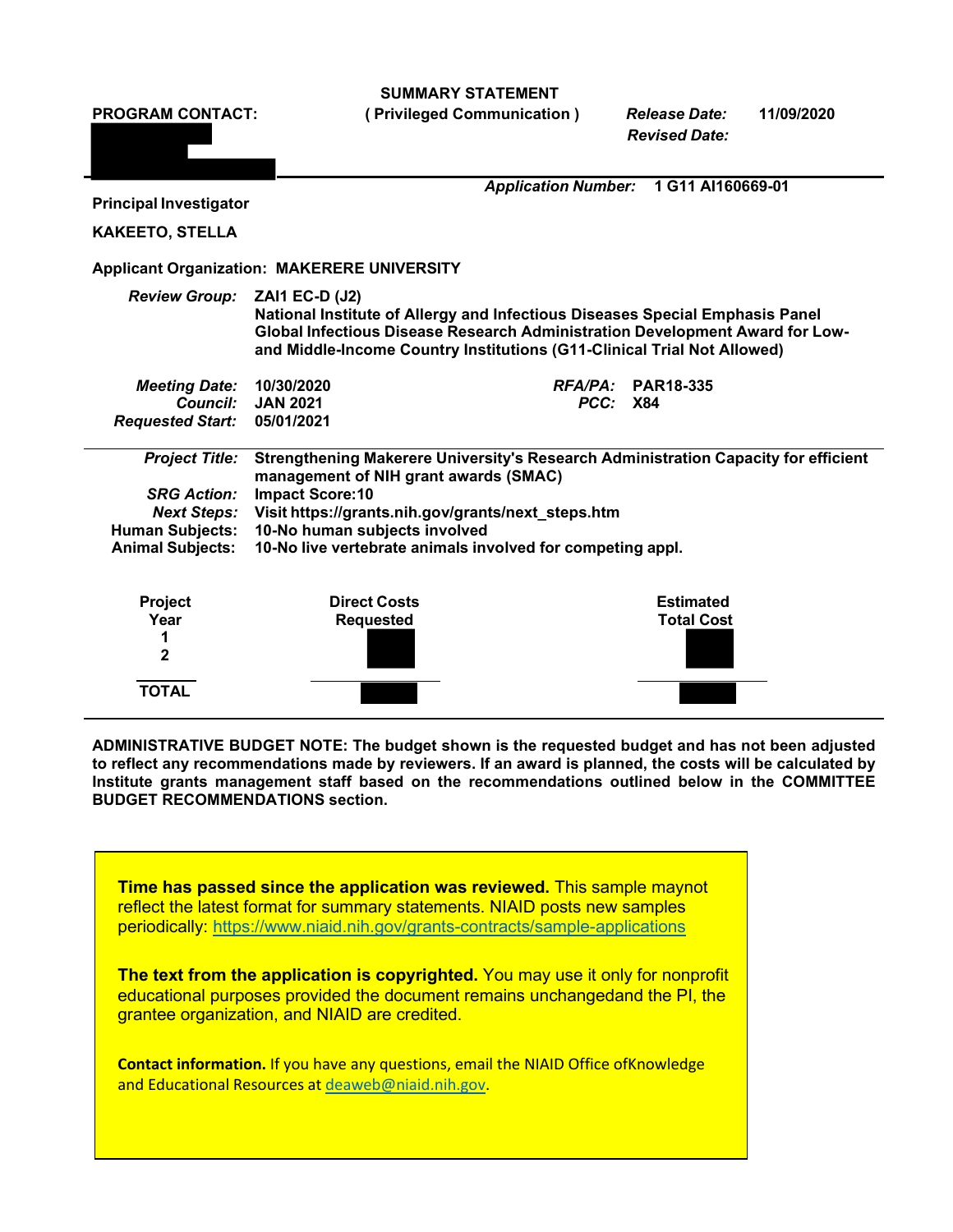**1G11AI160669-01 Kakeeto, S** 

### **FOREIGN INSTITUTION COMMITTEE BUDGET RECOMMENDATIONS**

**RESUME AND SUMMARY OF DISCUSSION**: This exceptional new Extramural Associate Research Development Award application entitled " Strengthening Makerere University's Research Administration Capacity for efficient management of NIH grant awards (SMAC)" was submitted in response to PAR18-335: Global Infectious Disease Research Administration Development Award For Low-and Middle-income Country Institutions (G11-Clinical Trial Not Allowed) by the Makarere University, Kampala, Uganda with Stella Kakeeto as Principal Investigator (PI). The main goal of this application is to develop and implement a staff training plan for Makarere University grants administrators and research investigators to improve their understanding of NIH funding policies and regulations. This will be achieved through 1) hands on training at George Washington University (GWU) in USA, 2) tailored training with the Grants Management Program (GMP) at NIAID-Rockville, and 3) the NIAID regional workshop on program funding and grants administration.

The application has many strengths. There is a significant need at the Makerere University College of Health Sciences (MakCHS) to solidify the knowledge base of its grant administrators and those in East African region in order to respond to a growing research enterprise. The scope and breadth of this training program is vast given Makherere's collaboration with about 300 institutions globally and the plan to train 25 regional research administrators in Uganda and East Africa. The training plan proposed in research administration is extremely well delineated and organized with clear goals and objectives to attain the required skills consistent with administrative best/current practices. There are three specific aims that comprehensively address the institutional needs at MakCHS. The PI, Stella Kakeeto, has an excellent track record in grants management and research administration as well as substantial specific experience in grants management training within and outside her own institution. Her team of collaborators has the expertise and experience in all the relevant areas. The George Washington University (GWU) has also demonstrated expertise to provide additional training and resources to the applicant institution. Coursework is very well laid out and delineated. The creation of a) A buddy program (senior administrators being paired with junior administrators) and b) online learning Café (place to share in real-time best practices, lessons learned, etc. are innovative approaches to form a peer support network. The establishment of both a Project Implementation Team (PIT) with guidance from a Project Advisory Committee (PAC incorporate leaders/experts from a variety of sectors including IT, HR, finance, etc. are real strengths that will ensure proper oversight and implementation of this training program. The environment at the Makerere University combined with resources at George Washington University (GWU), are excellent to carry out the proposed research administration training program.

Very minor weaknesses were noted after discussion. There are few details about the plan to install a new Grants Tracking system and integrating it with their financial system. It is unclear whether they have enough senior administrators available to serve as buddys for the junior administrators but overtime this should not be an issue as more administrators are capacitated.

Overall, this is an exceptional strong application that will likely have an important impact for enhancing training capacity in grants administration in Uganda and the East Africa region. Based upon the evaluation of scientific and technical merit, this application received an Impact/Priority score of 10.

**DESCRIPTION (provided by applicant):** Makerere University College of Health Sciences (MakCHS) is the largest health training Institution in Uganda and East Africa. Majority of its biomedical research is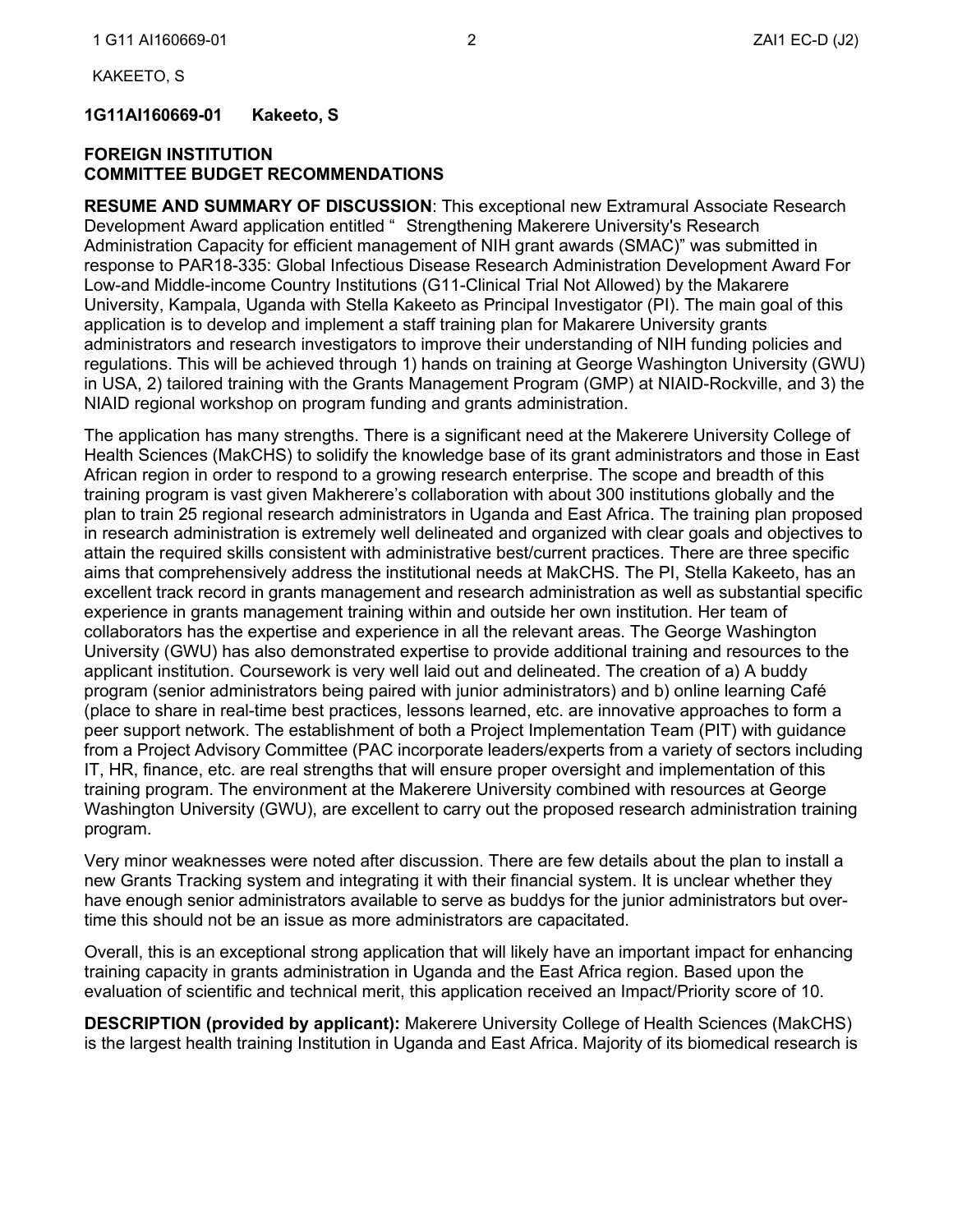KAKEETO, S

supported by NIH funding, which for decades has been predominantly secured through sub awards from collaborating partner organizations. Over the last four years, MakCHS has registered a steady increase in its NIH direct grant awards from under USD 2.1M to USD 4.6M. This growth has increased her role and responsibility for the management of NIH grant awards and calls for improved research administration capacity to match the need. Having been a sub recipient for many years, during which time grants oversight was largely under the stewardship of prime award recipients, most of MakCHS administrators have limited exposure to grants management processes required for rigorous management of NIH grants. They often rely on the collaborating prime recipients (who have the overall grant oversight) to interpret funding regulations for them. They struggle to comply with NIH grants policies, and this could compromise future grant funding. There is an urgent need to equip MakCHS research administrators with the right knowledge and skills for better management of NIH grants. To achieve this, we will provide two Senior Administrators with advanced training in management of NIH grants, and access to good business practices for managing NIH grant awards. This will be done through: 1) hands on training at George Washington University (GWU) in USA, 2) tailored training with the Grants Management Program (GMP) at NIAID-Rockville, and 3) the NIAID regional workshop on program funding and grants administration. After training, the senior administrators will cascade lessons learnt to MakCHS junior research administrators and other administrators in the region to improve their capacity for efficient management of NIH grant awards. The training will be delivered through low-cost seminars and webinar meetings, using an approved staff-training plan. We will also implement a Research Administrator Buddy Program and an online Learning Cafe to provide mentorship and enhance collaboration among research administrators in the region, by providing a mechanism for consultations and sharing of grants resources. In addition, we will implement the good business practices learnt from GWU to streamline MakCHS grants monitoring processes. A modern Grants System will be introduced to improve tracking of grant expenditures and provide real time access to grants data for informed decision-making. Existing grants management SOPs will be reviewed, updated and new ones developed where needed. By the end of the project, MakCHS grants management systems and resources will be improved for better management of NIH grants. Two MakCHS senior administrators will be transformed into proficient institutional Grants management leaders. 69 junior administrators and 56 scientists at MakCHS, plus 25 administrators in the region will have improved knowledge and skills for management of NIH grants. This will contribute to the pool of grants administration experts NIH can use as resource persons in the region.

**PUBLIC HEALTH RELEVANCE:** Most of Uganda leading infectious diseases research is funded by International organizations such as the National Institutes of Health. Strengthening the grant acquisition and management capacity of recipient Institutions is critical for the success of current and future NIH supported research and optimizes NIHs investment in research.

**CRITIQUE:** The comments in the CRITIQUE section were prepared by the reviewers assigned to this application and are provided without significant modification or editing by staff.

### **CRITIQUE 1**

| Significance:    | -2 |
|------------------|----|
| Investigator(s): |    |
| Innovation:      | 2  |
| Approach:        | 1  |
| Environment:     |    |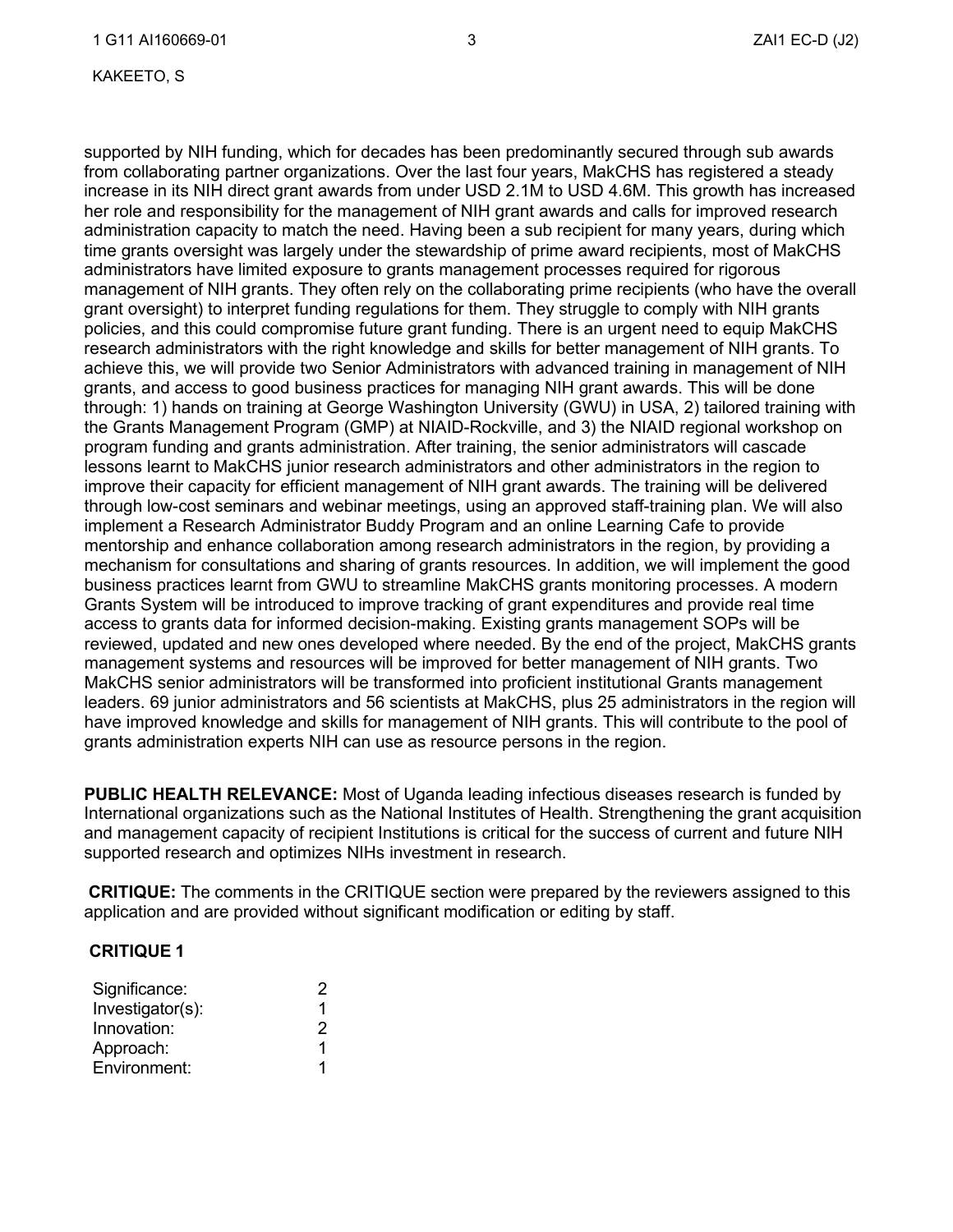KAKEETO, S

**Overall Impact:** A new G11 application, submitted by Makerere University College of Health Sciences (MakCHS) in Kampala, Uganda, collaboration with U.S.-based George Washington University (GWU) with an overarching aim of strengthening the grant acquisition and management capacity of research administrators within the MakCHS and the region as a whole. In short, the plan the team lays out for this proposed training program in research administration is extremely well delineated, clearly identifying an important gap (Significance), putting forth ideal staff to lead such a program (the PI and assembled team of Co-Investigators, with extensive research portfolio management experience including G11's)(Investigators), and an ideal Environment (MakCHS and U.S. partner George Washington University (GWU)), a sound Approach that includes highly innovative tools and tracking modalities (Innovation), namely a Research Administration Buddy Program (allowing junior administrators to be paired with and build relationships with senior administrators) and Online Learning Café to keep administrators connected, engaged and interacting in their work (that will become a community of practice), that is well-poised to adapt and improve over time given the project performance monitoring and evaluation framework it plans to put into place that will be guided and overseen by a Project Advisory Committee (PAC) and Project Implementation Team (PIT).

Based on this, the overall impact of this training program would be very high.

## **1. Significance:**

### **Strengths**

- The application addresses an important problem, as the grant portfolio continues to expand in terms of total USD funding (more than doubling over the past four years) at the parent institution, Makerere University College of Health Sciences (MakCHS) in Uganda, there is a significant need for grants administration staff to attain the requisite skills consistent with best/current practices, allowing their team to train others within their parent research institution but also other grants admin staff within the region.
- The proposed project is well delineated in terms of clearly outlining the gaps it will address, while having a feasible plan to provide staff with the necessary skills to manage more complex, larger, and diverse research grant portfolios as the prime grant recipient, including an increasing proportion of NIH-funded research initiatives. As outlined, the proposed project appears to be well designed to address the deficiencies and/or gaps identified in research administration that exist at the parent institution.
- Detailed processes and work tools are identified that will be developed and expanded upon to address current gaps in the research admin infrastructure.
- The staff training program does an exceptional job facilitating the strengthening of grants administration at both the grantee institution as well as other relevant in-country and regional institutions.

### **Weaknesses**

None identified.

### **2. Investigators:**

### **Strengths**

 $\cdot$  The PI is incredibly well-suited for this project given her experience (8+ years) as a senior Grants Administrator and her active involvement and membership with numerous international and domestic research and innovations management associations.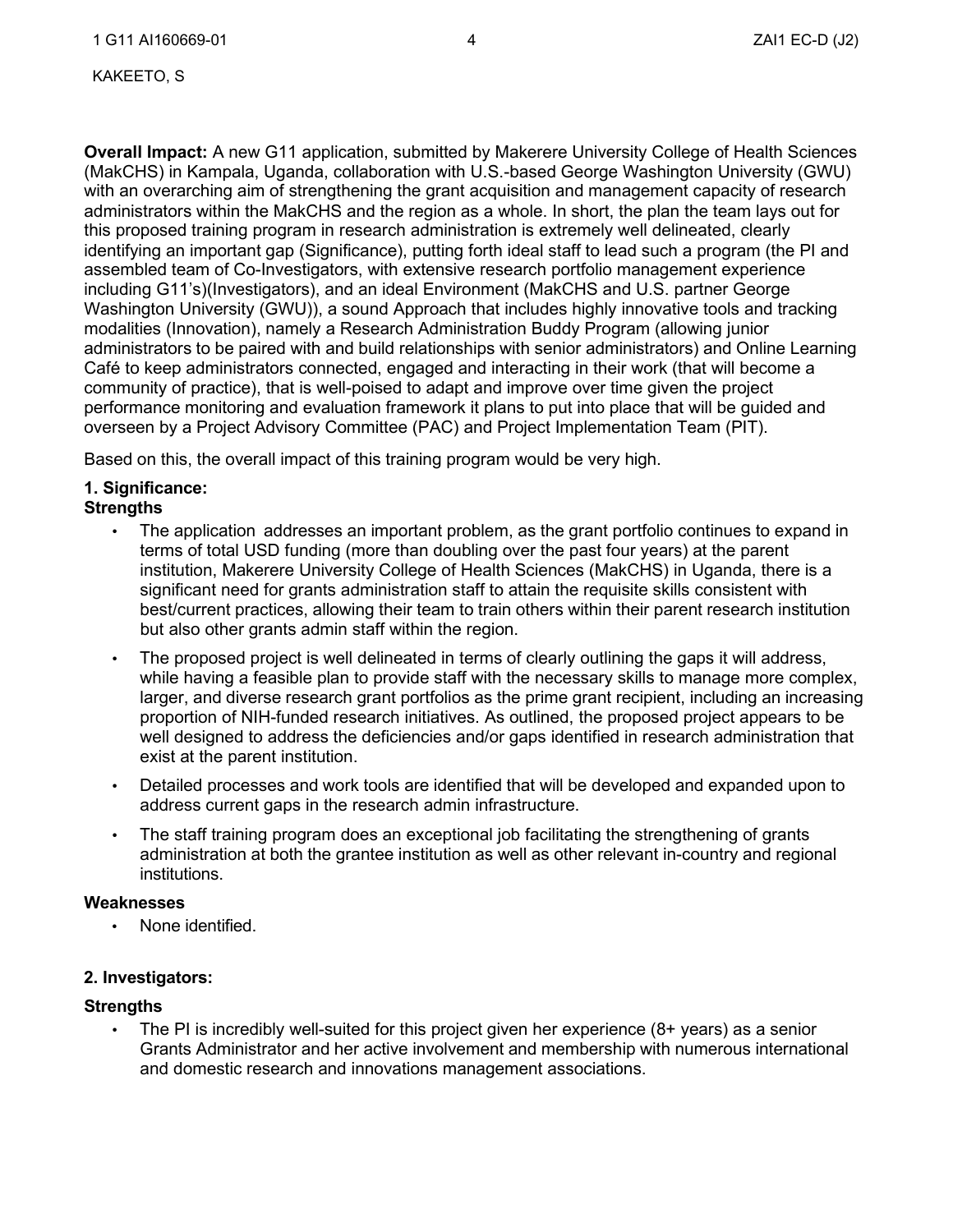- In addition, she possesses a proven track record successfully mentoring and training large numbers of research administrators on preparing proposal budgets and tracking grant compliance at MakCHS and regionally (e.g. Bishop Stewart University in western Uganda, etc.).
- The PI also possesses relevant experience in finding suitable research grant opportunities, developing proposal budgets, grant contract negotiations and modifications, grant reporting and close-out.
- The U.S. consultant, George Washington University, has the appropriate skills and experience in managing NIH awards to effectively train the assembled foreign team.
- The PI, given her recognized and established senior administrative role within the parent institution, does have the requisite authority to implement the proposed institutional grants administration/management training plan.

## **Weaknesses**

• None identified.

# **3. Innovation:**

# **Strengths**

- Novel pedagogy recommended as part of this proposed training program in the form of a) Research Administration Buddy Program (allowing junior administrators to be paired with and build relationships with senior administrators) and b) the implementation of an Online Learning Café to keep administrators connected, engaged and interacting in their work (that will become a community of practice over time).
- The proposed training leverages an existing lunchtime Seminar Series program to deliver targeted quarterly sessions to administrators and scientists on NIH grants management, during and after the duration of the project.

### **Weaknesses**

None identified.

## **4. Approach:**

### **Strengths**

- Overall strategy and methodology are appropriate to accomplish the specified goals and objectives.
- The plans for training are sound, both in-country (internally at MakCHS) as well as in the U.S., at both their partner institution George Washington University and NIAID (Rockville, MD) for the 5-day training.
- The U.S., Washington D.C.-based training program is well delineated and appears to cover all essential core grants admin and management topics.
- The 3 specific aims are appropriate and appear to comprehensively cover/address the needs identified within research oversight/grants admin capacity at MakCHS.

### **Weaknesses**

• None identified.

### **5. Environment:**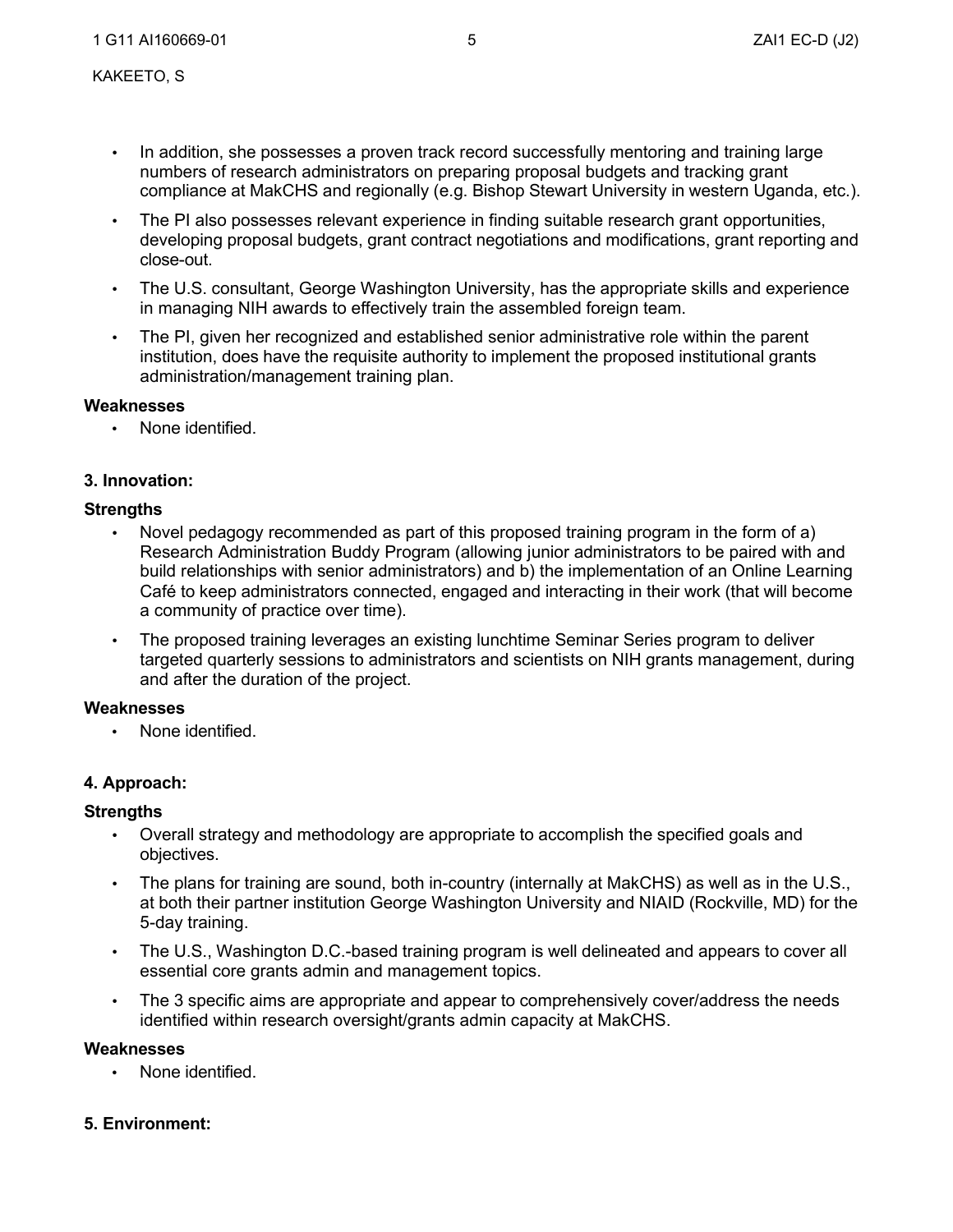## **Strengths**

- The environment at the Makerere University College of Health Sciences (MakCHS), coupled with collaborative resources available from their established U.S. partner institution, namely George Washington University (GWU), is ideal to carry out this specific research administration training program.
- The proposed administrative environment, with the proposed structure, is well poised to contribute to the success of this training program.
- The institutional commitment from MakCHS is excellent. Appropriate level and scope of staff, facilities, training and resources have been allocated.
- The requested resources are appropriate based on the expressed goals of MakCHS's sustainability initiative.

### **Weaknesses**

• None identified.

# **CRITIQUE 2**

| Significance:    |   |
|------------------|---|
| Investigator(s): |   |
| Innovation:      | 3 |
| Approach:        |   |
| Environment:     |   |

# **1. Significance:**

## **Strengths**

- This is an outstanding application that clearly documents why, even though Makerere is a growing research enterprise, it still needs this award to help solidify the knowledge base of its administrators and those in the region.
- The staff training programs described are logical, well thought out, and generally progress well both staff and investigators receive training specific to their needs. The numbers are realistic (2 leaders, 69 junior administrators, 56 scientists) and indicate they have thought about who needs to be trained.
- Excellent the idea of a Buddy program and an Online Learning Café.
- The plan to train 25 regional research administrators in Uganda and East Africa and costeffective (6 webinars over 3 months, recorded for re-use and to aid future enhancements). Institutions have already been identified and a plan for identifying additional participants through the PI's professional network involvement was impressive.
- The idea of a post-award period in-house grants management career track with modest registration fees to sustain the initiative is a good idea.

## **Weaknesses**

• Given that Makerere collaborates with more than 350 institutions in Africa, America and Europe may result in the need for their program to outstrip demand. That would be a nice problem to have.

# **2. Investigators:**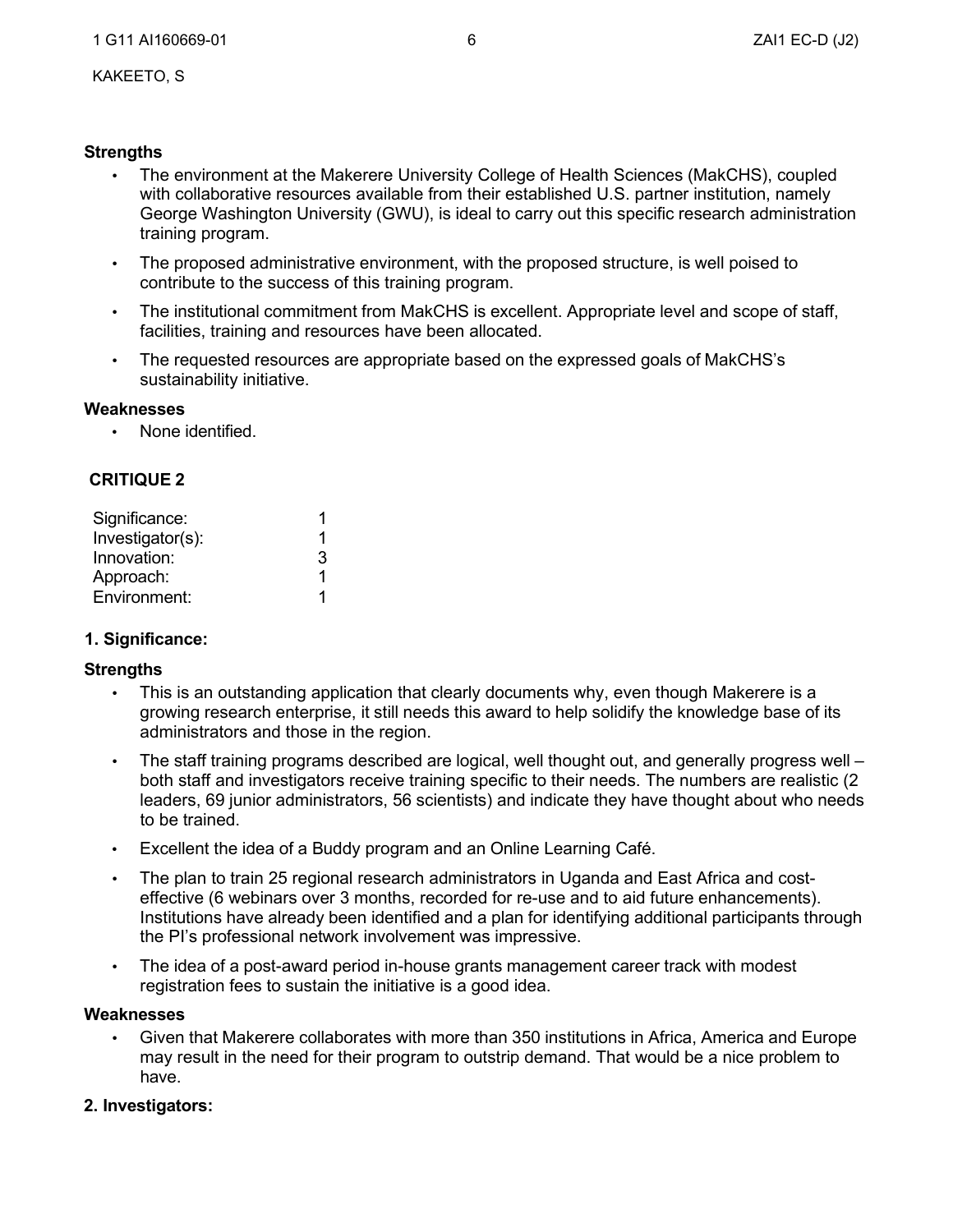### **Strengths**

- The investigator team is a strong one on both the Makerere side and the GWU side. The involved investigators are a blend of pre-award, post-award, and training experience that should complement each other and are at various levels of seniority within the organization. This should facilitate implementation.
- The PI has specific training experience (75 administrators, 92 investigators) and has trained outside her own institution. Her experience is life cycle based which will help her see the big picture.
- The Quarterly PAC meetings contain well-chosen knowledgeable leaders at the organization that can help advance the project (and as cited elsewhere, includes the Principal.) One of the members of the PAC (Rhod Wanyenze) has specific experience in capacity building and program management and is experienced in policy development.
- The PIT (Project Implementation Team) is well designed to facilitate change management and bring the goals of the project to fruition with its senior administrative leaders (Grants Management, Finance, HR, Administration, Training).

#### **Weaknesses**

• None were noted.

### **3. Innovation:**

#### **Strengths**

- The Buddy System and the Online Learning Cafe are innovative ideas as they create a peer support network.
- The ability to "re-use" the regional webinars will expand the impact the project can achieve for their participating regional institutions.
- The training aspects of this are solid, well-thought out and organized but not unusually innovative.

#### **Weaknesses**

• It is unclear whether they have enough senior administrators available to serve as buddys for the junior administrators. The application indicates that 70-75% of administrators have limited knowledge and skills; it may be necessary to either "tag team" or put significant burdens on the more seasoned staff to achieve this objective.

### **4. Approach:**

### **Strengths**

- Their approach to their plan is logical, well thought out and articulated. Table 5 of the project tasks is a strong indicator that they have worked to "meld" their tasks into a cohesive whole.
- Their concept to have their Project Advisory Committee (PAC) lead change management both locally (and the fact that it includes the Principal) speaks to the larger commitment to success.

### **Weaknesses**

The specific number of SOPs developed or updated as shown in Table 6 may be premature without understanding the degree to which such are needed – however, it does make it clear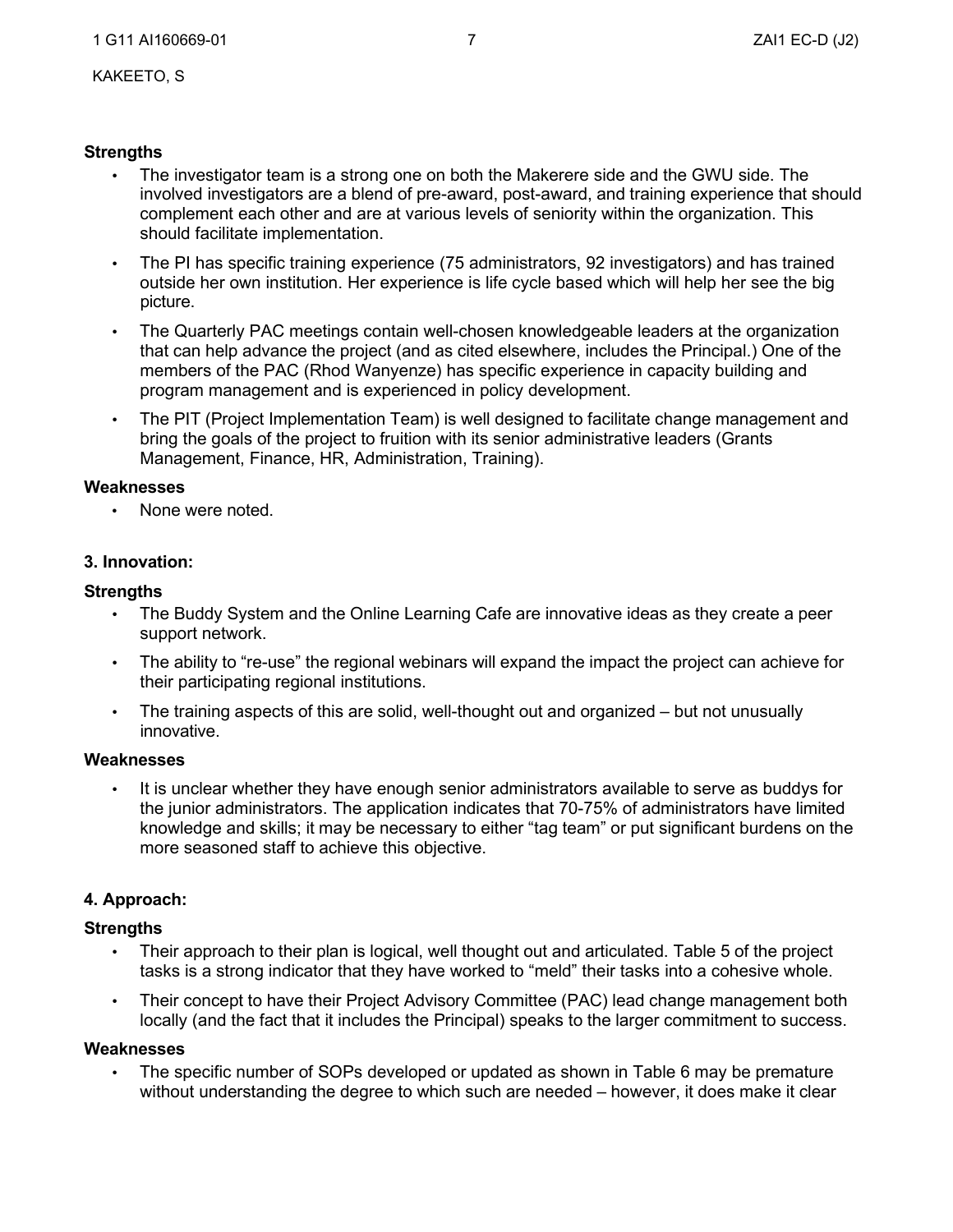that significant review activity will be expected. It is unclear whether this rate of change is realistic – but the goal of attempting it is admirable.

There is a great deal of activity expected for 20% effort for the PI and  $\sim$ 8% of the other individuals.

### **5. Environment:**

### **Strengths**

- Their physical infrastructure seems well aligned to the ability to produce the outcomes they stipulate.
- As noted in the approach, their governance structure is well positioned and articulated to achieve change management.

#### **Weaknesses**

• It is unclear whether they have adequately assessed the implementation demands of installing a new Grants Tracking system and integrating it with their financial system, though their process of going about selecting a product and how they might proceed with its use seems reasonable.

### **CRITIQUE 3**

| Significance:    | 2 |
|------------------|---|
| Investigator(s): | 1 |
| Innovation:      | 2 |
| Approach:        | 2 |
| Environment:     | 1 |

**Overall Impact:** This is a very strong application which demonstrates how the Institution can benefit from learning grants management under the auspices of this NIAID funding mechanism and partnering with a U.S host Institution. The key strengths are in the well-organized and defined leadership, and linkages with key partners.

#### **1. Significance: Strengths**

- The applicant organization has a goal to improve the infrastructure of an already established Grants Administration Office. Additional training will enable the staff to better manage all pre and post award activities their organization and its researchers.
- Excellent proposed training plan to improve the research administration infrastructure.
- Clear examples and a table are provided as to how the applicant plans to create and develop a training program.

#### **Weaknesses**

• Over 70% of the MakCHS Administrative staff lack enough training in NIH NIAID grants management.

### **2. Investigators:**

### **Strengths**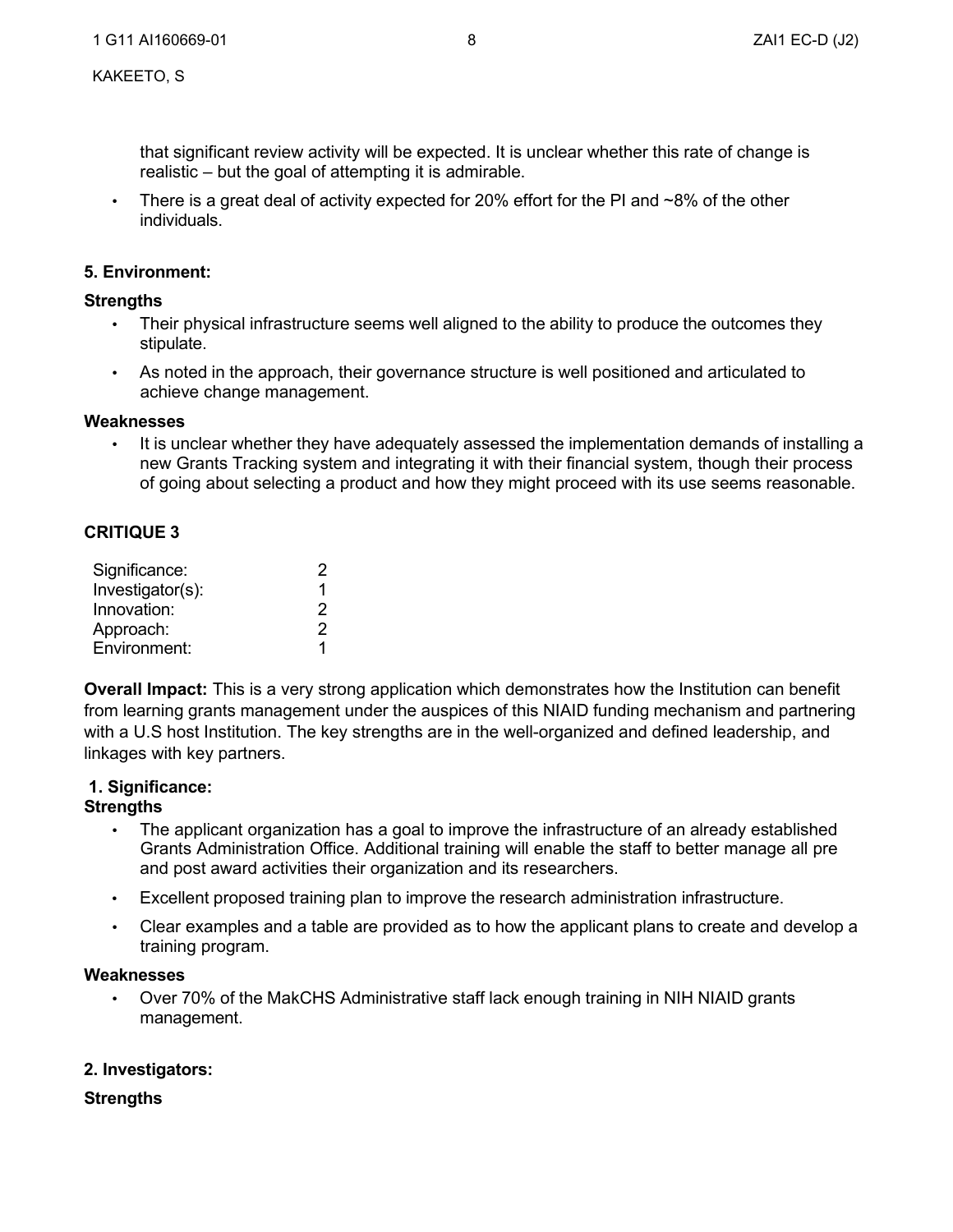- The PI, Stella Kakeeto has a long and impressive proven track records in grants management and research administration.
- Overall, there is a very qualified group of investigators with expertise and experience in all the relevant areas.
- US Host Institution is well established whose own research portfolio has significantly grown in the past decade. It has demonstrated it has the expertise to serve as a Consultant to provide additional training and resources to the applicant institution.

## **Weaknesses**

• No weakness noted.

# **3. Innovation:**

## **Strengths**

- Novel approach to increasing training by implementing a buddy program, online learning café and improved systems.
- Demonstrated sustainability plan after the project period has ended to continue to improving training.
- Very good Project performance monitoring and Evaluation framework.

## **Weaknesses**

• No weakness noted.

# **4. Approach:**

# **Strengths**

- The MakCHS Senior Administrators have demonstrated the ability to effectively manage NIH/NIAID grants. However, they are seeking advanced training via this Award
- Has a plan to develop a staff training and mentorship plan.
- Improve MakCHS' Standard Operating Procedures and guidelines and strengthen its grants
- Tracking and monitoring system, for efficient management of NIH grant awards.

## **Weaknesses**

• Over the past four years NIH funding has significantly increased. Previously, funding has been mostly as a Sub-Recipient and Sub-Awards. This award will prepare the applicant institution to seek additional training to manage more NIH funding as a Prime Recipient.

# **5. Environment:**

# **Strengths**

- Strong environment with adequate training facilities to support the continued development of grants management and best practices.
- US Host Institution has committed to providing the necessary resources to ensure Applicant Organization is successful.

# **Weaknesses**

• No weakness noted.